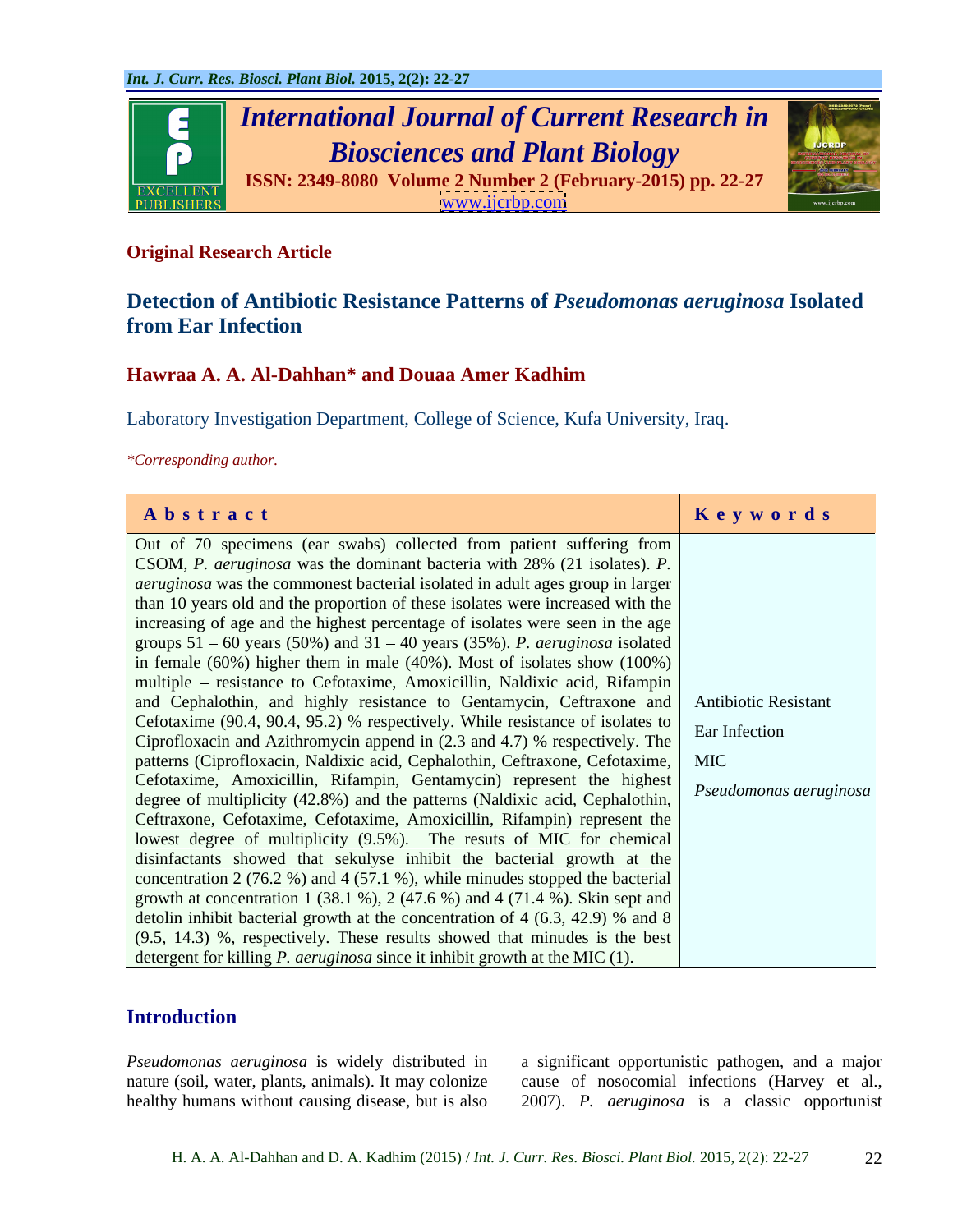pathogen with innate resistance to many antibiotics and disinfectants (Govan, 1996). *P. aeruginosa* has

constructive expression of *ß*-lactamases and efflux – membrane) or following acquisition of resistance genes (e.g: genes for *ß*-lactamases, or enzymes decreased expression of poring, or mutations in

regarded as a secondary or opportunistic invader rather than a cause of primary infection in healthy tissues, *P. aeruginosa* has now clearly emerged as a major nosocomial pathogen in immuno compromised and debilitated patients, as well as in According to the manufacture company (Bio

*P. aeruginosa* is regularly a cause of nosocomial pneumonia, nosocomial infections of the urinary tract, surgical sites, severe burns and of infections patients with cystic fibrosis, or those who are undergoing either chemotherapy for neoplastic diseases or antibiotic therapy for other infections

Due to the important of *P. aeruginosa* in any time and the higher pathogenesty of it this study was aimed for isolate and identification of *Pseudomonas aeruginosa* from CSOM patients, Determine the antibiotic resistance patterns of isolates to different antibiotic, and Determine the sensitivity of isolates

### **Patients and specimen collection**

from 70 consecutive out patients female & male important chemical disinfectants (sekulyse, sex with a different age groups.

### **Isolation and identification of bacteria**

always been considered to be a difficult target for Each specimen (ear swab) was immediately antimicrobial and chemotherapy (Stover et al., inoculated on the Blood agar and MacConky agar 2000).  $\qquad \qquad$  plate at 37°C for 24-48 h. The primitive diagnoses This organism shows a remarkable capacity to resist (blue green), and then siy colony from each antibiotics, either intrinsically (because of specimen purred on nutrient agar medium and the pumps, combined with low permeability of the outer to the diagnostic procedures recommended by of bacterial types according to the color of colony cultured on slants. The bacteria identify according Macfadden (2000).

inactivating amino glycosides or modifying their Identification of bacteria depending on doing target), over – expression of efflux pumps, Microscopy examination(gram stain),Growth at quinolone targets (Mesaros et al., 2007). fermentation test, Pyocynin production test, Triple *P. aeruginosa* known for many years to be a cause test, Hemolysin production test, Citrate utilization of serious wound and surgical infection, but often test, Motility test,Indol test, Methyl Red Test, Voges (42°C), Catalase test, Oxidase test, Sugar sugar Iron Agar test and  $H_2S$ , Urease production Proskauer Test.

### **Api 20 E test**

cystic fibrosis patients (Pier et al., 2005). Meurienx) – France. Api (20 E) test is biochemical system used for diagnostic Enterobacteracea

### **Antibiotic sensitivity (Kirby-Bauer method)**

(Harvey et al., 2007). turbidity of bacterial suspension has been adjusted to some disinfectants. determined by CLSI (2012) and to decide the **Materials and methods** whether being resistant or susceptible. Two-ml of brain heart infusion broth have been inoculated with an isolated colony of test bacteria and incubated for 24 h at (37°C). After that, the turbidity of McFarland (0.5) standard tube. 0.1 ml of bacterial suspension has been spread on the surface of Mueller Hinton medium plate and left to dry; antimicrobial disks have been placed and incubated for 24 h at (37°C) (Bauer et al., 1966). The resulting zone of inhibition have been measured by using a ruler and compared with zones of inhibition susceptibility of bacteria to antimicrobial agent,

### **MIC of chemical disinfectants**

A total of 70 sample (ear swabs) were collected Minimal Inhibitory Concentration (MIC) for four with CSOM during the period with a different age minudes, Skin sept and detolin) that widely used in groups at ENT department in Al-Sader teading all hospitals units were determined by broth Hospital in Najaf governorate. They included both microdilution procedure according to the method of important chemical disinfectants (sekulyse, Abdul-Rahman (2002).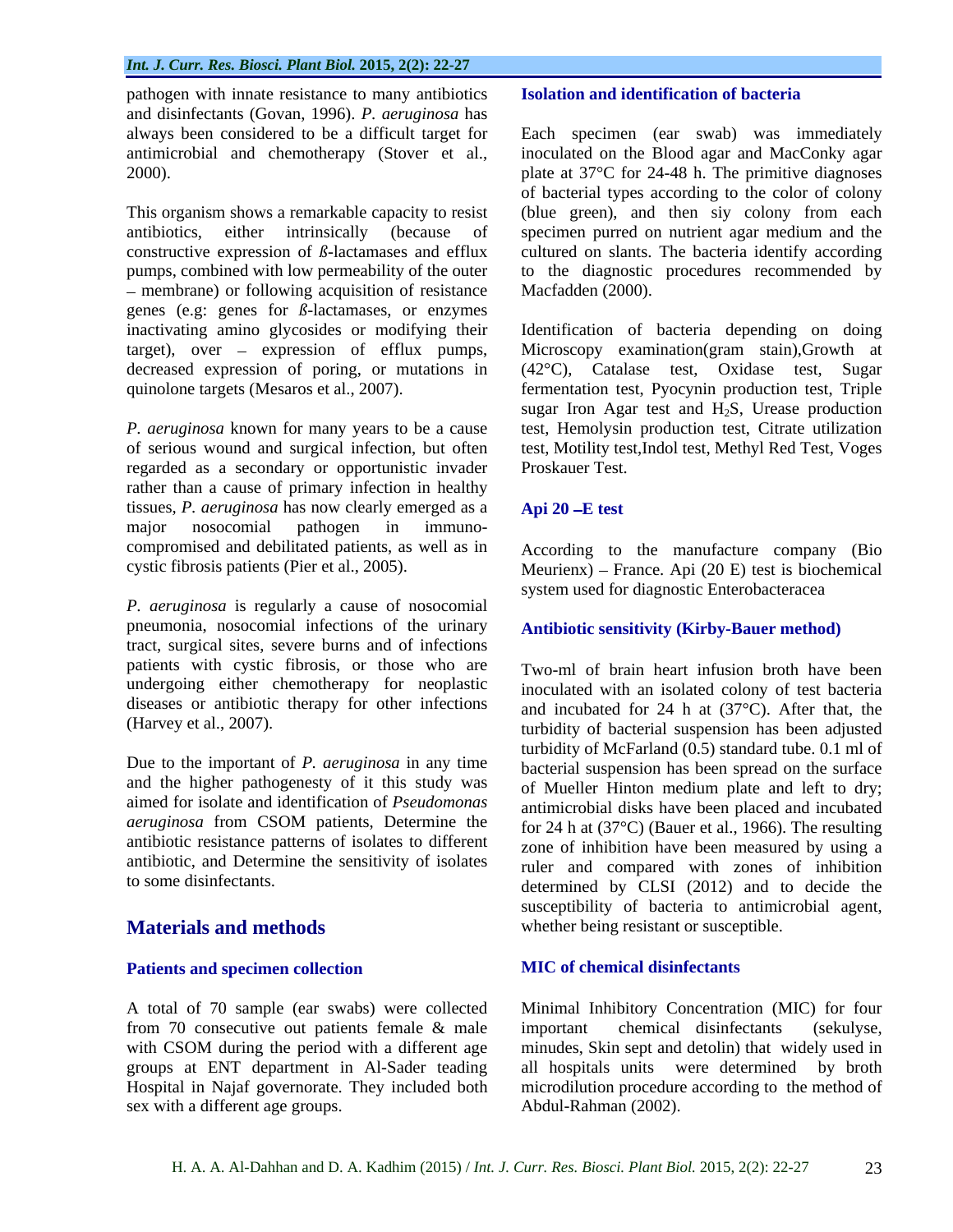#### **Isolation and identification of** *P. aeruginosa*

Out of 70 specimens (ear swabs) collected from patient suffering from CSOM, P. aeruginosa was the grape–like odor) as presented in Fig. 1. The results of dominant microorganism which isolates in (28%).

**Results and discussion** morphological character (Gram-negative, non-The diagnosis was doing according to the *aeruginosa* isolates are shown in Table 1 and Fig. 2. sporing, non-capsulate) and cultural characters of colonies when growing on blood agar, nutrient agar (circular, flat with irregular surface, translucent edge, produce diffusible pigment (piocyanin) with a sweet biochemical reactions and Api2o E of 20 *P.* 

**Fig. 1:** *Pseudomonas aeruginosa* **on nutrient agar.**



#### **Table 1. The results of biochemical tests used for the diagnosis of** *Pseudomonas aeruginosa.*

| <b>Test</b>                                      | <b>Result</b> |
|--------------------------------------------------|---------------|
| Catalase                                         |               |
| Oxidase                                          |               |
| Growth on TSI                                    | K/K           |
| $H_2S$                                           |               |
| Indole production                                |               |
| Methyl – Red                                     |               |
| Voges Proskaur                                   |               |
| Citrate utilization                              |               |
| Urease                                           |               |
| Gelatin                                          |               |
| Pyocianin production<br>Growth at $42^{\circ}$ C |               |
|                                                  |               |
| Hemolycin                                        |               |

#### **Fig. 2: The results of biochemical tests of** *Pseudomonas aeruginosa* **using Api2o E***.*

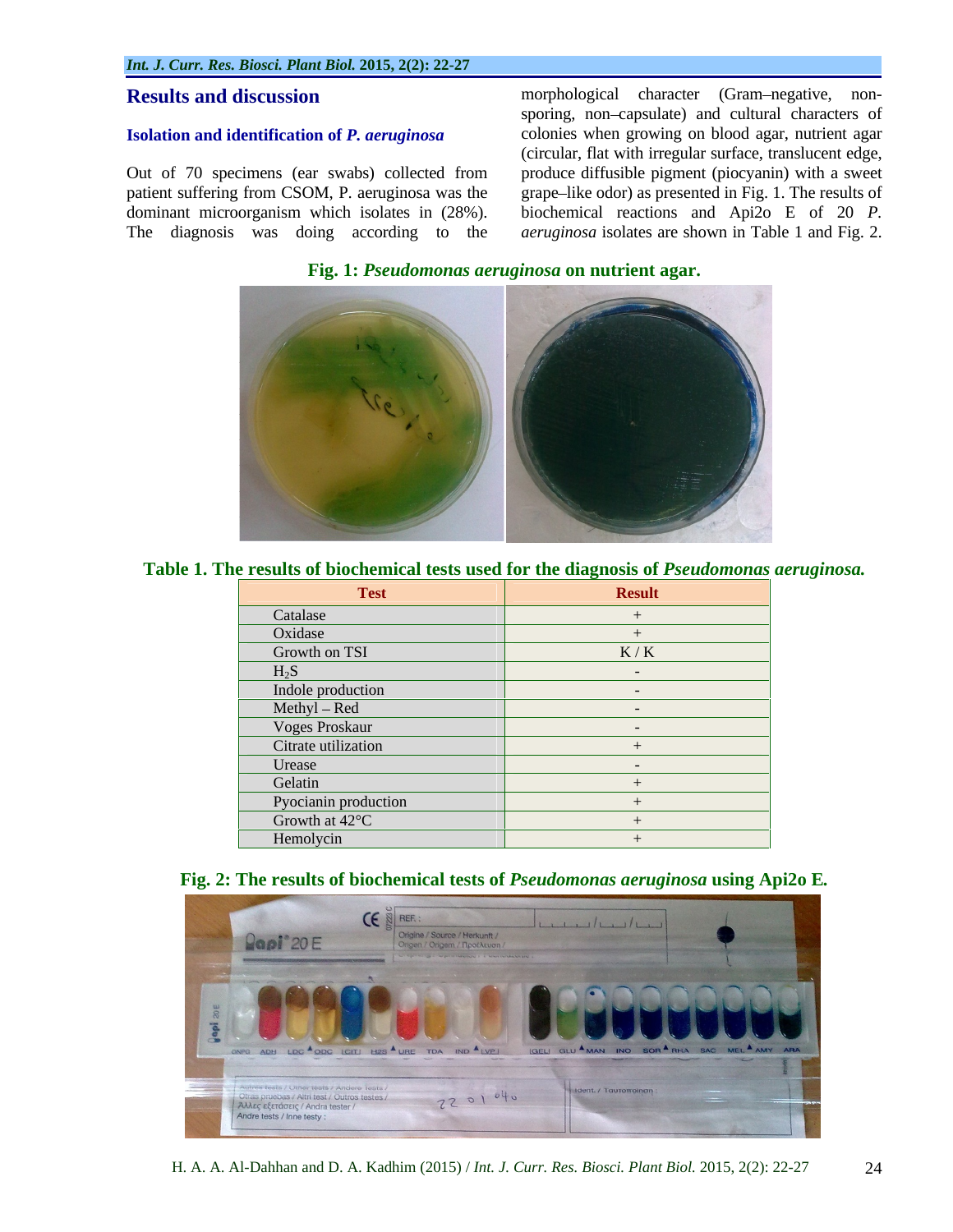#### *Int. J. Curr. Res. Biosci. Plant Biol.* **2015, 2(2): 22-27**

Our results in agreement with result of Ad-Dahhan such as, alkaline protease, elastases and exotoxin A (2001) and Indudharan et al. (1999) who stated the *P. aeruginosa* was the commonest pathogen of CSOM and isolated in 21.6% and 27.2% **Distribution of** *P. aeruginosa* **isolates according** respectively. The result was expected for this **to the sex and age group** organism may be due to many reasons, firstly, *P. aeruginosa* is the most secondary invaderswhen the According to theage group, *P. aeruginosa* was the resistance of the middle ear is lowered. Secondary, commonest bacterial isolated in adult ages group in it easily spreads to the compromised patients via larger than 10 years old and the proportion of these external auditory canal (EAC) from healthy carriers and thirdly, *P. aeruginosa* indicates more general antibiotic resistance and it resist to phagocytosis by the age groups  $51 - 60$  years (50%) and  $31 - 40$ producing a large number of extra cellular products

(Stenfors and Raisanen, 1993).

# **to the sex and age group**

isolates were increased with the increasing of age and the highest percentage of isolates were seen in years (35%). As shown in Table 2.

|                  | <b>Male</b> |                  | <b>Female</b> |  |  |
|------------------|-------------|------------------|---------------|--|--|
| Age              | $+ve$       |                  |               |  |  |
| $\setminus$ 11 - |             | $\sim$ 33 %      |               |  |  |
|                  |             |                  |               |  |  |
|                  |             | $\frac{1}{30\%}$ |               |  |  |
|                  |             |                  |               |  |  |
| 51.60            |             |                  |               |  |  |

**Table 2.** *Pseudomonas aeruginosa* **isolates with reference to the age group of people.**

Table 2 also shows the percentage of *P. aeruginosa* CN, CRO and CTX (90.4, 90.4 and 95.2%) isolated in female (60%) higher them in male (40%)

CFM, AX, NA, RA and KF, and highly resistance to

of all isolates these may be due to anatomical and AZM append in (2.3 and 4.7%) respectively. The physiological differences between male and female highly resistance of *P. aeruginosa* to the common and Immunological response which make barriers antimicrobial agents may be attributed to it has a that prevent the microorganism to reach the specific high intrinsic resistance or acquired resistance area of the body. resulting from many factors such as structural or **Antibiotic resistance** *of P. aeruginosa* of antimicrobial. For this reason, the organism has Table 3 shows the results of antibiotic susceptibility and patients in hospital (Mesaros et al., 2007). test of *P. aeruginosa* to 10 types of antibiotics. Masuda et al. (2010). Suggest that at least three Usually used for treatment different infections. Most different outer membrane proteins; OPrM, OPrJ and of isolates show (100%) multiple resistance to OPrN, are associated with multiple drug resistance respectively.While resistance of isolates to CIP and and genetic factors which protect it from the action been described to be widely distributes through staff in *P. aeruginosa*.

| Antibiotic            | mhol       | No. of isc | <b>Percent</b> % |
|-----------------------|------------|------------|------------------|
| Azithromycin          | AZM        |            |                  |
| Ciprofloxacin<br>____ | CIP        |            | 52.3             |
| Ceftraxone            | CRO        |            | 90.4             |
| Gentamycin            | CN C       |            | 90.4             |
| Cefotaxime            | <b>CTX</b> |            | $-952$           |
| Cefotaxime            | <b>CFM</b> |            |                  |
| Amoxicillin           | AX         |            | .                |
| Naldixic acid         | NA 1       |            |                  |
| Rifampin              | RA         |            |                  |
| Cephalothin           | KF         |            | 11 V V           |

#### **Table 3. Antibiotic resistance of** *P. aeruginosa* **isolate from CSOM.**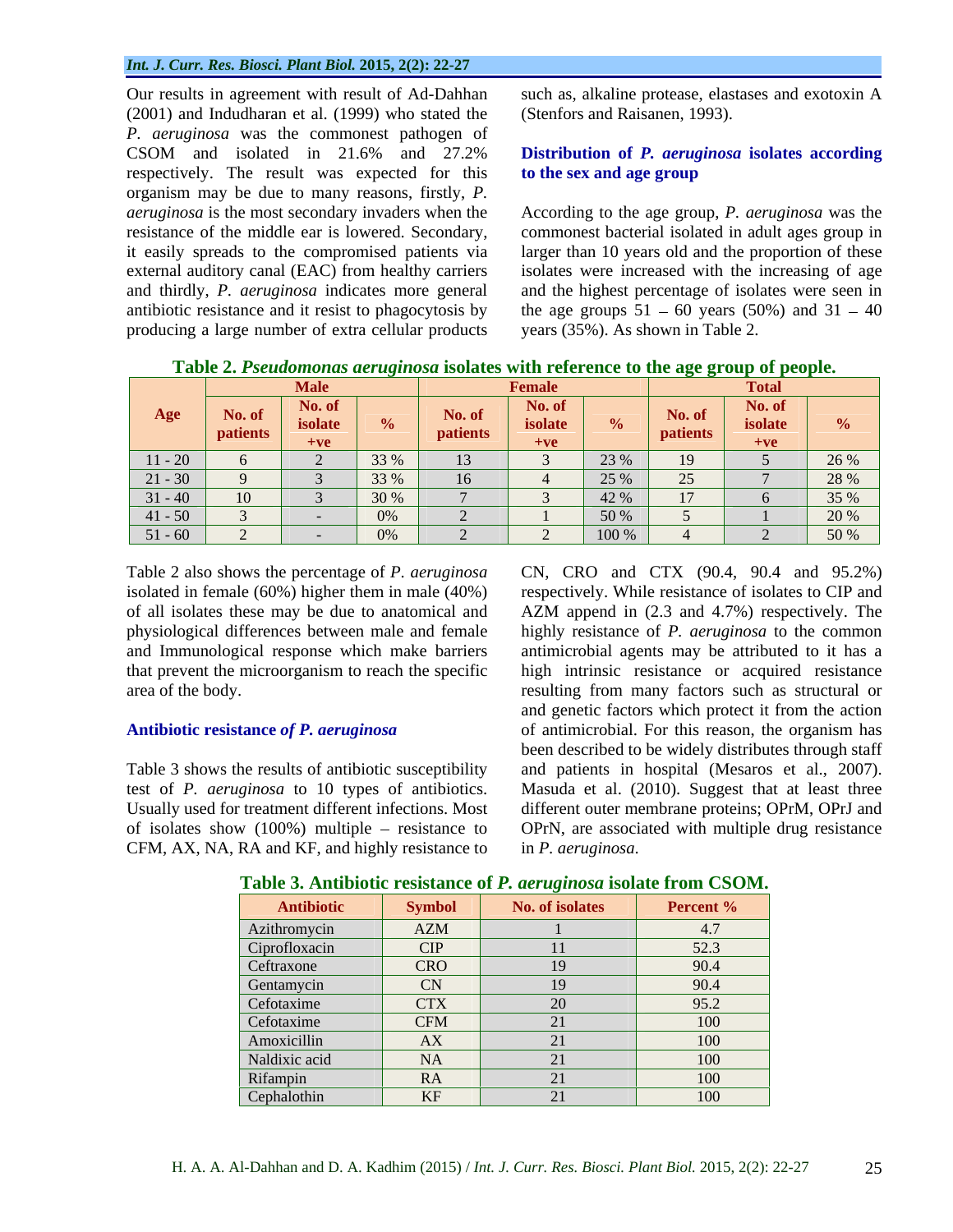*P. aeruginosa* represents a phenomenon of bad trial In the study of Abdul-Rahman (2002). AMP, CN, resistance, since particularly all known mechanisms Py, FM, KF, CXT is the most frequent patterns of of antimicrobial resistance can be seen in it and it is *p. aeruginosa* isolates (30.4 %). Thechange in responsible for 10–15% of the nosocomial the antibiotic resistance patterns (especially infections worldwide. Often these infections are between hospital isolates) may attribute to the hard to treat due to the natural resistance of the high transferred of plasmids and selective species, as well as to its remarkable ability of pressure. acquiring further mechanisms of resistance to multiple groups of antimicrobial agents (Strateva and Yordanov, 2009).

Table (4) shows the antibiotic resistance patterns of *pseudomonas aeruginosa* isolated in which the RA) represent the lowest degree of multiplicity (%).

pressure.

#### **Resistant to disinfectants and detergents**

Antibiotic resistance patterns **growth** at the concentration 2 (76.2 %) and 4 (57.1 patterns (CIP, NA, KF, CRO, CFM, CTX, AX, RA, con. 4 (6.3, 42.9) % and 8 (9.5, 14.3) %, CN) represent the highest degree of multiplicity (%) respectively. These results shows that minudes is and the patterns (NA, KF, CRO, CFM, CTX, AX, the best detergent for killing *P. aeruginosa* since it Table (5) shows that sekulyse inhibit the bacterial %), while minudes stopped the bacterial growth at concentration 1 (38.1 %), 2 (47.6 %) and 4 (71.4 %). Skin sept and detolin inhibit bacterial growth at inhibits growth at least MIC (1).

| <b>Frequency of</b> | Dominant patterns              | <b>Resistant isolate</b> |  |
|---------------------|--------------------------------|--------------------------|--|
|                     | CIP NA KF CRO CFM CTX AX RA CN | 42.0                     |  |
|                     | NA KF CRO CFM CTX AX RA CN     |                          |  |
|                     | NA KF CRO CFM CTX AX RA        | 95                       |  |

#### **Table 5. The MIC of chemical detergent to** *P. aeruginosa* **isolates.**

| <b>MIC</b>                | % of isolate inhibited MIC (Mg/ml) |        |              |                         |        |                |                 |    |  |  |  |
|---------------------------|------------------------------------|--------|--------------|-------------------------|--------|----------------|-----------------|----|--|--|--|
| <b>Types of detergent</b> | 0.5                                |        |              |                         |        | 16             | 32 <sup>°</sup> | 64 |  |  |  |
| Sekulyse                  |                                    |        | 16<br>(76.2) | 12<br>$\perp$<br>(57.1) |        | $\Omega$       | $\Omega$        |    |  |  |  |
| Minudes                   |                                    | (38.1) | 10<br>(47.6) | 15<br>(71.4)            |        | $\overline{0}$ | $\sqrt{0}$      |    |  |  |  |
| Skin sept                 |                                    |        |              | (6.3)                   | (9.5)  | $\Omega$       | $\overline{0}$  |    |  |  |  |
| Detolin                   |                                    |        |              | (42.9)                  | (14.3) | $\Omega$       | $\overline{0}$  |    |  |  |  |

In Abdul-Rahman (2002) study Habitane have the negative bacteria may be acting as barrier high activity as detergent for wound and burns due to Russell (1999) reported that the resistance of due to plasmids may include change in cellular disinfectants and detergent at the same

Antimicrobial agents (Antibiotic & Disinfectant) OMPs and LPs) are more susceptible to the permeability against these compounds, degradation concentration than wild strains. From all above, the of inhibitors to drug exclusion, tolerance, detergents and disinfectants may not be considered modification in antimicrobial components, alteration as disinfectant solution, and may be a source of of target binding site. Masuda et al. (2010) infection unless it prepared and used in correct In Abdul-Rahman (2002) study Habitane have the negative bacteria may be acting as barrier high activity as detergent for wound and burns due to pussell (1999) reported that the resistance of and he also elucidated that the preventing the interning the many inhibitor factors and he also elucidated that the mutant stain (losing disinfectants and detergent at the same scientific methods.